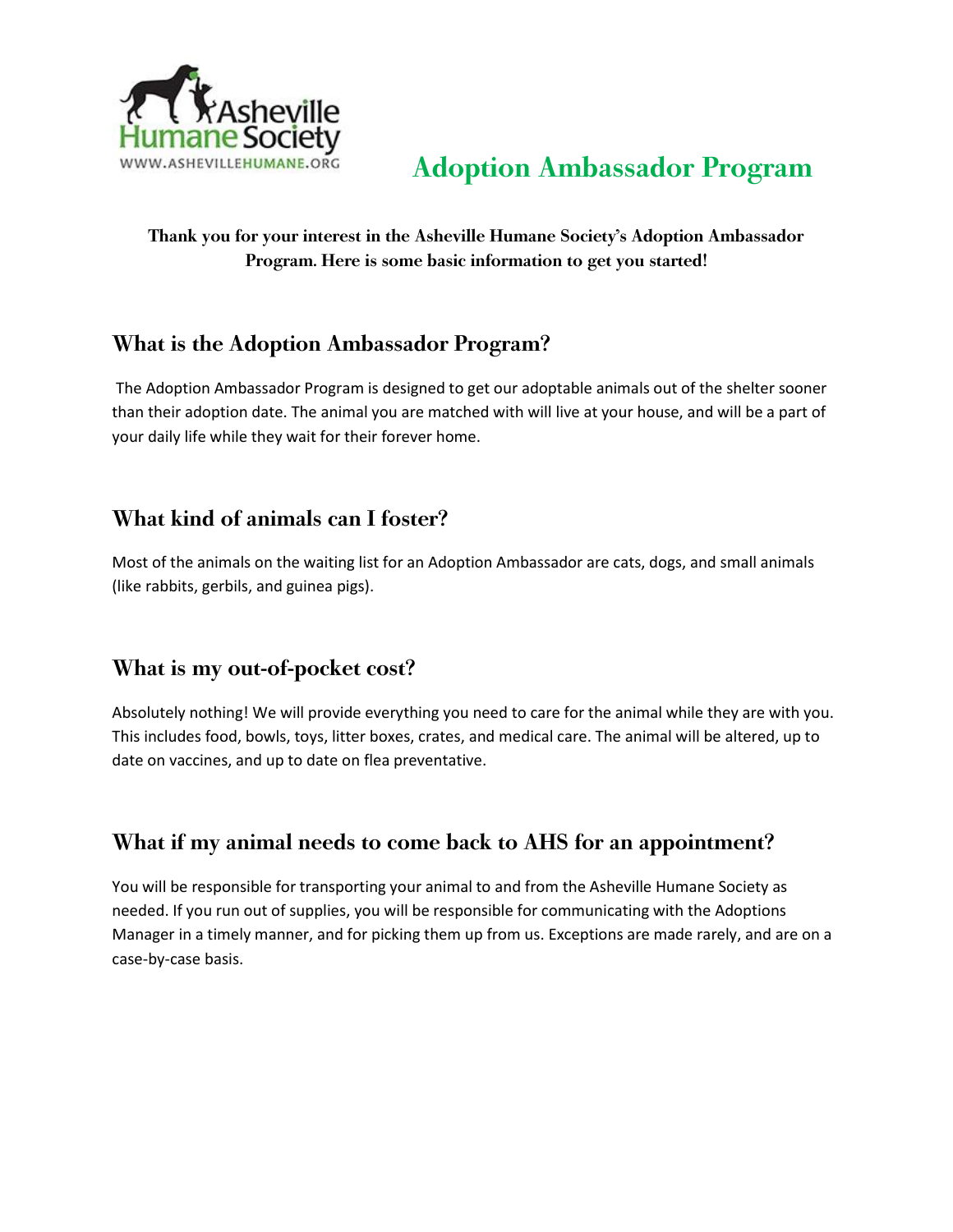

### How can I help my animal get adopted?

You will be communicating directly with potential adopters. AHS will post your preferred method of contact on the animal's online profile. You can provide a phone number or an email address (many ambassadors like to create a new email address for this purpose). Adoption Ambassadors are expected to respond to inquiries within 72 hours, so please do your best to be prompt!

This is the fun part; you get to promote your animal! The greatest way to get your animal adopted is by letting the animal interact with people! You can also:

- Use social media to promote your animal (this is especially helpful for cats and small animals)
- Take dogs on walks with "Adopt Me," gear on (provided by AHS)

- Send updated pictures and information to Adoptions Manager so that we can update the animal's profile on our website

Get creative! Have fun with it! When in doubt, just ask!

#### Can my animal meet with potential non-human siblings?

At AHS, we are able to offer dog-dog meets to see if potential doggie siblings will get along, but we are unable to offer cat-dog and cat-cat meets. Forcing these kinds of introductions is unsafe and extremely stressful for cats. Please do not allow potential adopters to bring their animals for meet and greets with your ambassador cat. Cats require a long, slow introductory period, and we recommend going over the correct introduction process with potential adopters to set them (and their animals) up for success.

If a potential adopter wants to do a dog-dog meet and it is the first time you have conducted a dog-dog meet with an AHS ambassador animal, please contact the Adoptions Manager to schedule a time to conduct the meet with one of our staff at our Adoption Center.

If you have conducted dog-dog meets in the past and have been given permission from the Adoptions Manager to conduct dog-dog meets on your own, all you need to do is send an email to the Adoptions Manager to inform us how the dog meet went.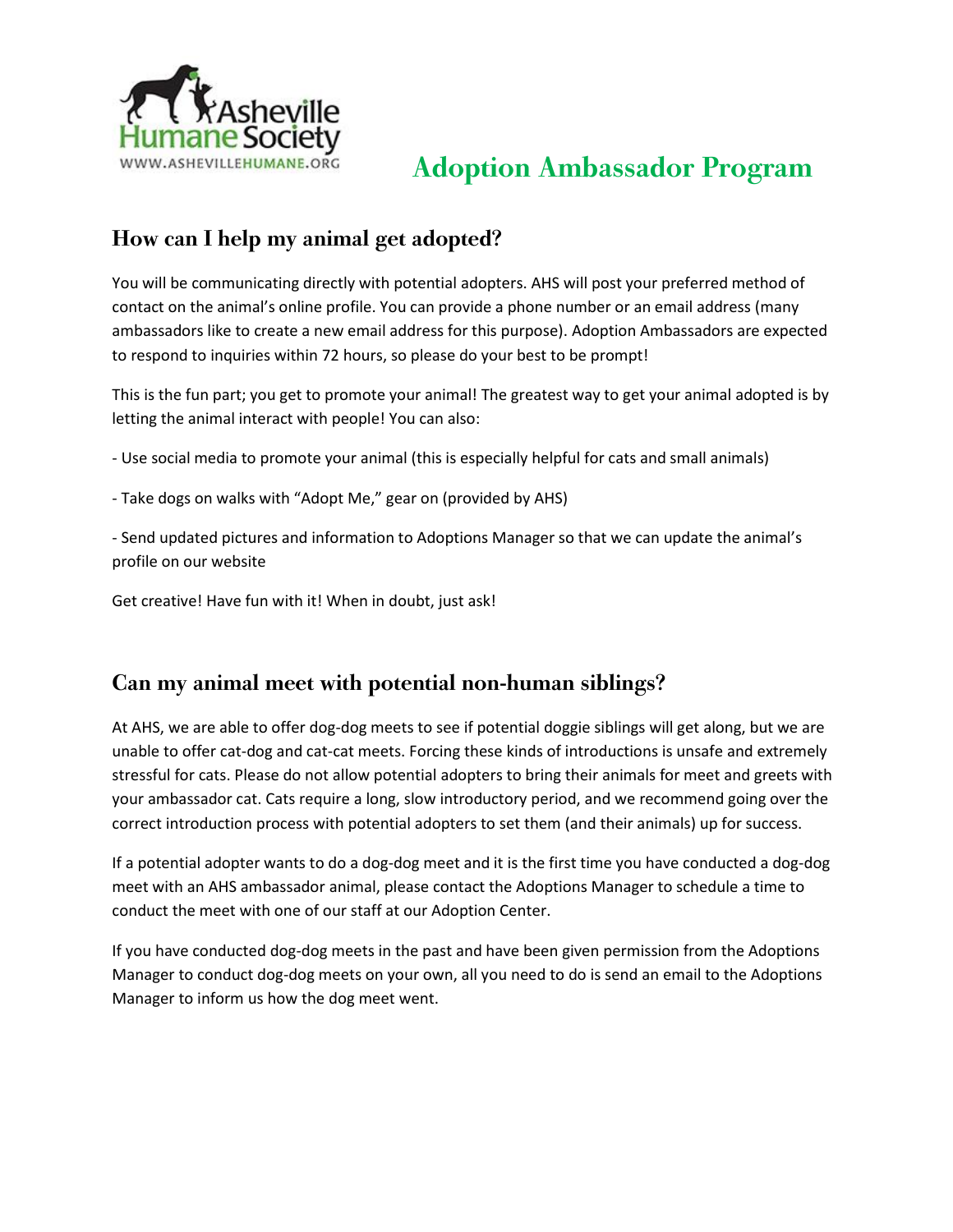

### What is the Open Adoptions Theory?

The Open Adoptions Theory, also known as conversational counseling, is the theory used by the Adoptions Program at Asheville Humane Society. We approach every adopter with the intent to find them the right fit for their home. We have removed many barriers, such as applications and home visits, to welcome more potential adopters to our facility. Research has shown that by removing these barriers, we create a larger pool of potential adopters for rescue animals, and we build a better relationship with the community.

Adoption Counselors use open-ended questions to find out about the adopter's living situation, what they are looking for in a companion, and what they are willing to work with. We disclose all of the information we have gathered about the animal, and we try to make sure we have all of the information we need from adopters to make the best fit for both parties. We are honest with adopters about what we don't know, as well. We are not able to guarantee any behavior because animals are living creatures with their own free will. We ARE able to use past experiences as examples. The Need-to-Know Checklist below is the information that you must know before deciding if the adopter is a good fit (or not). This list is the bare minimum, and there are many other questions that can be asked as follow-ups to their answers!

Need-to-Know Checklist:

- $\checkmark$  Other people involved (men, women, kids, elders, friends)
- $\checkmark$  Other animals involved (dogs, cats, small animals, livestock, etc.)
- $\checkmark$  Living situation (home, apartment, urban, rural)
- $\checkmark$  Environment for animal (inside, outside, etc.)
- $\checkmark$  What do they want/expect out of pet ownership (personality, traits, training, etc.)

If you're not sure where to start, here are some examples of open-ended questions for each (I've used the name Fluffy to stand in for the ambassador animal for these examples):

1) Tell me about the people, besides yourself, that will be interacting with Fluffy on a regular basis. If there are children, what are their ages? What is their experience level with animals? (I always recommend a meet with children, unless the animal is not allowed to live with children. If there are roommates, I like to ask if they have discussed the adoption with the roommates. If they live with their parents, even if they are 18, we must have parental approval).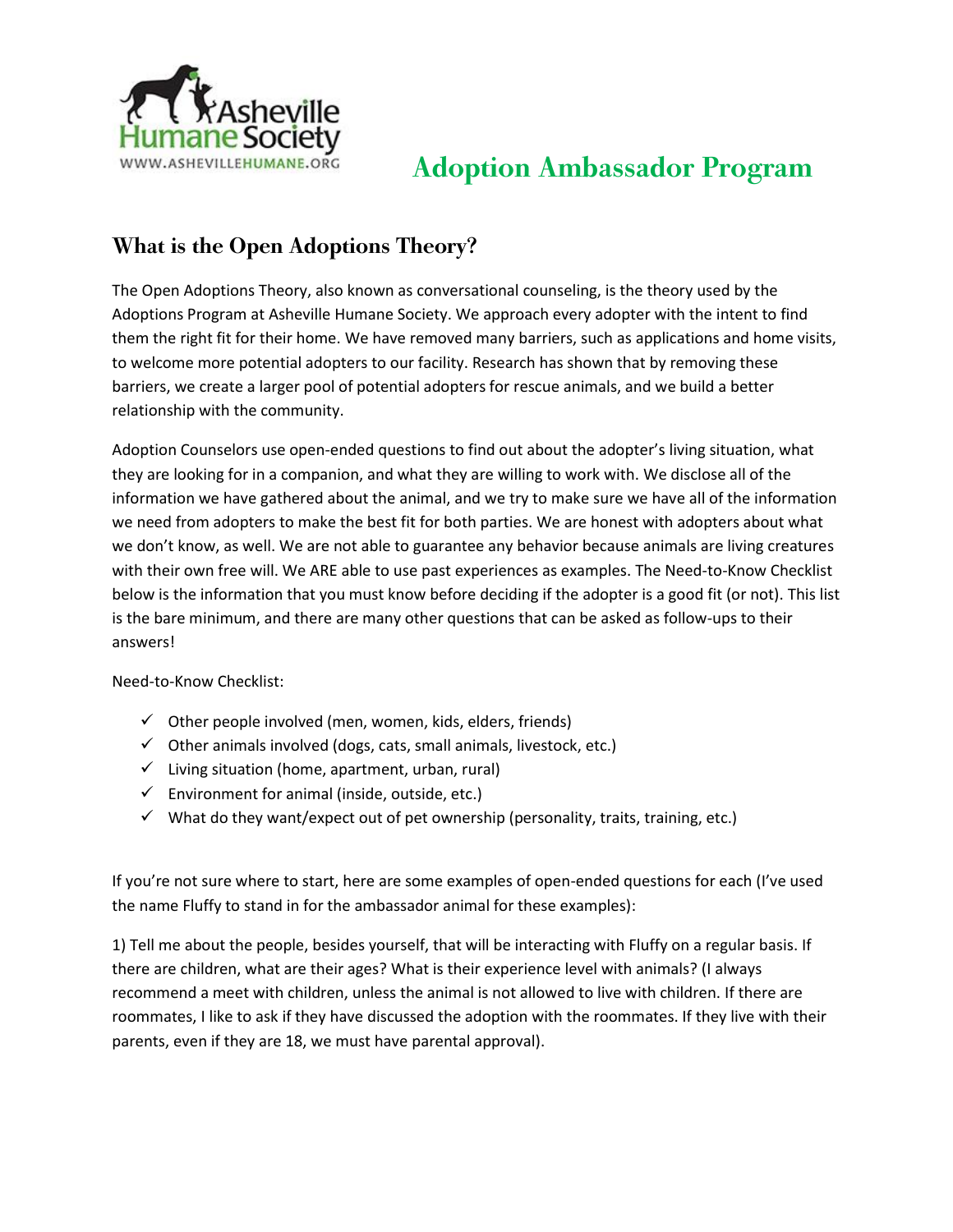

2) Tell me about the other animals that you own, or that will interact with Fluffy on a regular basis. (This is a good time to talk about introductions, decompression, and any information we have about how Fluffy interacts with other animals).

3) Tell me about where you live (house/apartment/rent/own). (If they rent, ask if they have checked with landlord. You can also delve into questions about the house setup, how busy the neighborhood is, yard/fencing/tethering, etc.).

4) Where will Fluffy be kept? (For the most part, we want our animals to be inside or inside/outside, depending on the animal. You can discuss this with the Adoptions Manager if you have questions about your specific ambassador animal).

5) What are you hoping to do with Fluffy? What are your expectations in terms of training?

For cats, I like to ask the next question:

1) Do you have questions about scratching posts, or how to keep a cat from scratching inappropriate objects? (We use this question to indirectly ask about declawing. If a potential adopter is planning to declaw the cat, we cannot adopt to them per our contract unless the cat is already declawed).

Here are some good outside resources to explore the Open Adoptions Theory, and as always, please ask the Adoptions Manager if you have any questions!

https://www.aspcapro.org/webinar/20160615/conversational-adoption-counseling

https://www.uwsheltermedicine.com/library/resources/support-for-open-adoptions

#### What if I'm having trouble with a potential adopter?

Contact the Adoptions Manager as soon as possible! This person is your point of contact, and you can use this person as a buffer if you need help with any situation.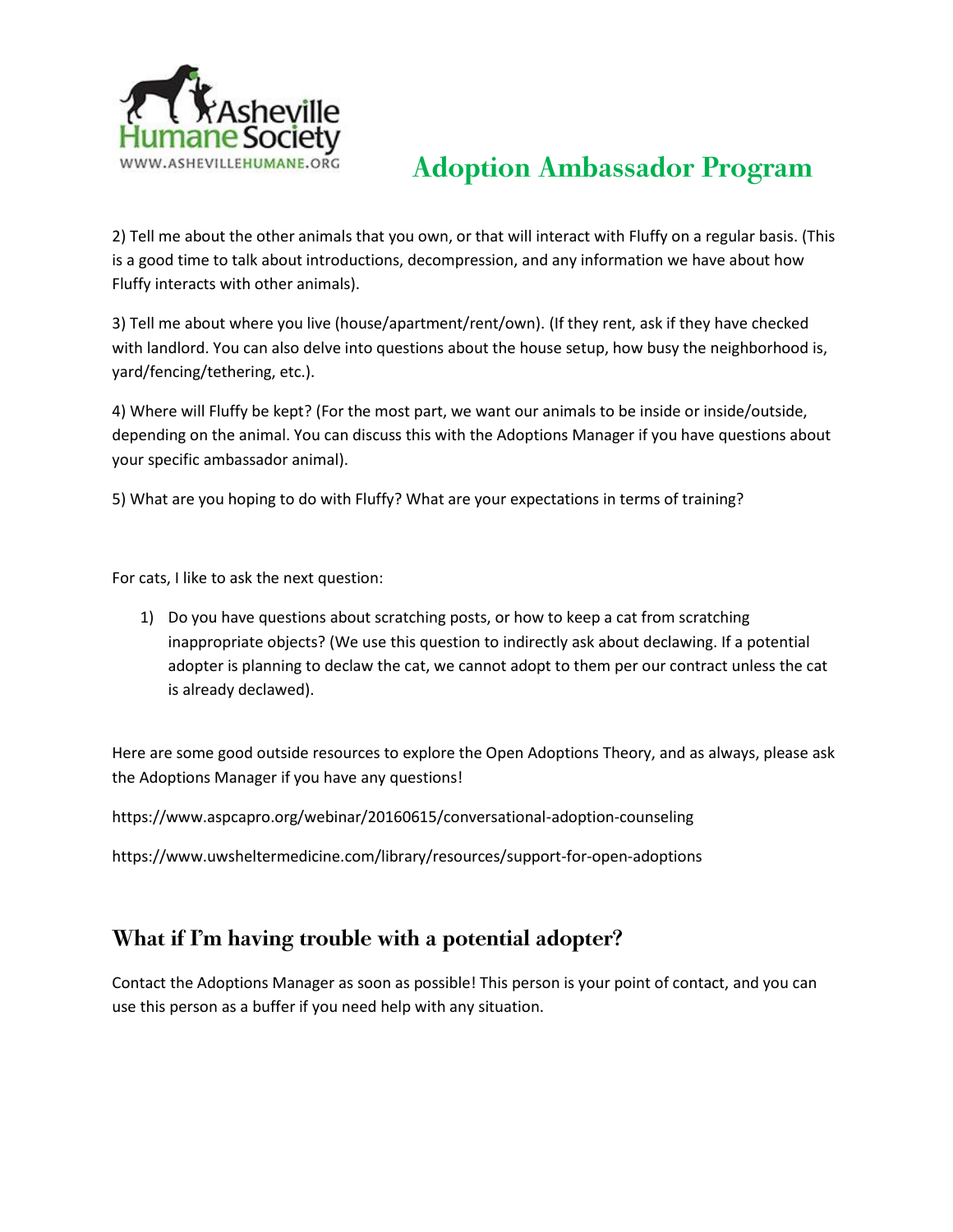

### Can I offer a trial adoption?

We are unable to offer trial adoptions at this time. Exceptions are made rarely, and will be on a case by case basis.

### What can potential adopters expect to pay for an animal from AHS?

Dog adoption fees:

Under 6 months: \$350 (we do not adopt puppies/siblings to the same home)

6 months and up Hound/Pit: \$35

6 months and up other large dog breeds: \$75

6 months and up under 35 pounds: \$150

Seven years and up: \$35

Cat adoption fees:

Under 6 months: \$50 (and buy one get one free); please note that we have a limit of two kitties per adoption, and exceptions are made rarely. See Adoptions Manager with questions.

6 months and up: \$25

Bonded Pairs: \$25 for both

Small animal adoption fees:

Rabbits: \$20

Rats, Hamsters, Gerbils: \$5

Guinea Pigs: \$5

\*Please note that we have adoption promotions frequently, which will be applicable to Adoption Ambassadors. See Adoptions Manager with questions.